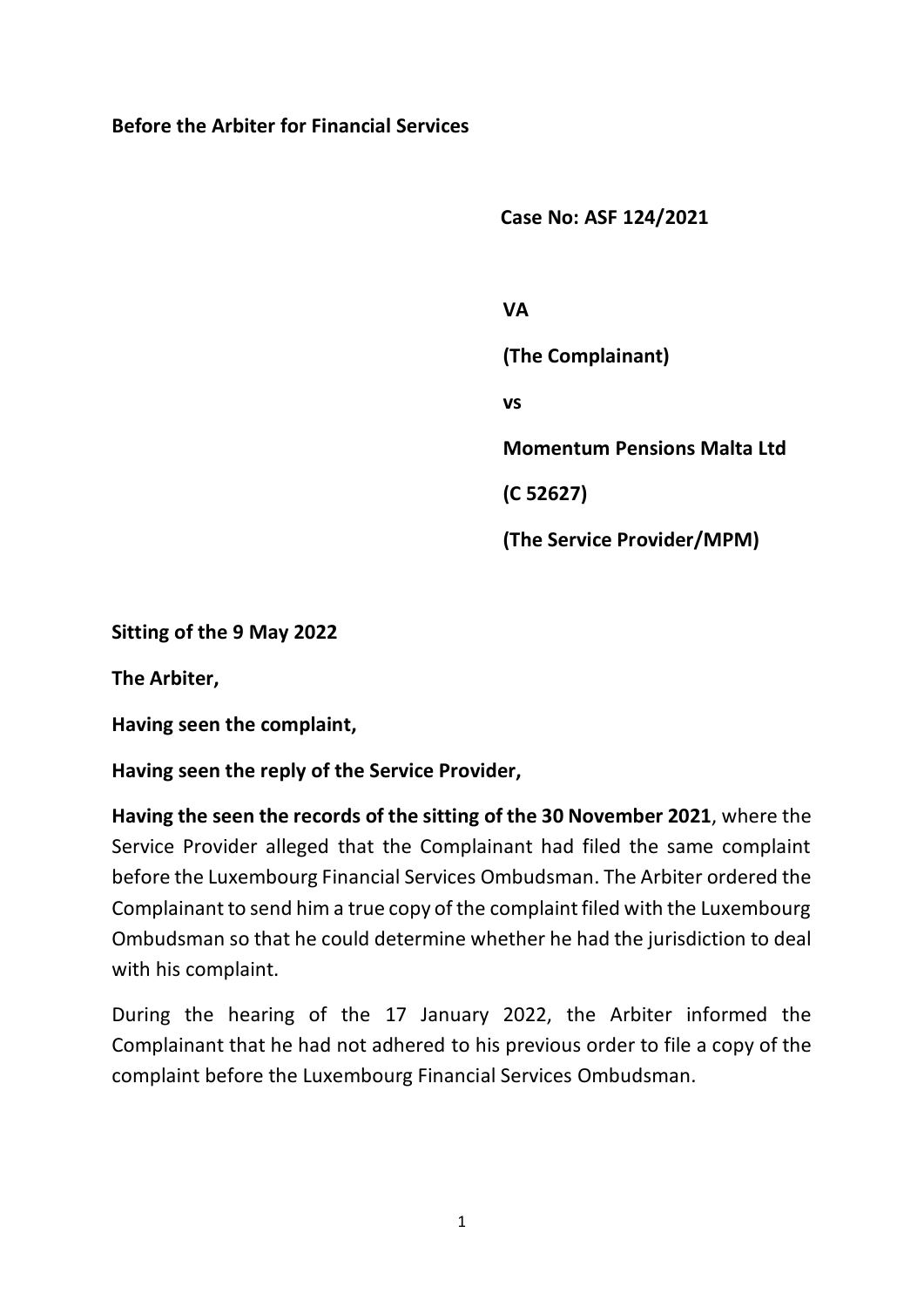The Complainant informed the Arbiter that he had filed the same complaint both in Luxembourg and in the UK, and the Arbiter ordered the Complainant to file a true copy of these complaints.

The Complainant adhered to this order and sent to the Office of the Arbiter for Financial Services (OAFS) a copy of the complaints he had filed in Luxembourg with the Commissariat Aux Assurances and with the Financial Services Ombudsman in the UK.

The Arbiter compared the complaints filed by the Complainant in Luxembourg and in the UK with the complaint filed with the Arbiter for Financial Services, and noticed that both the parties and the wording of the complaints are the same.

The Service Provider in this case, that is Momentum, also features in all three complaints.

Article 20(2) of Chapter 555 of the Laws of Malta provides that:

*'(2) An Arbiter shall decline to exercise his powers under this Act where:*

*(a)the conduct complained of is or has been the subject of a lawsuit before a court or tribunal or is or has been the subject of a complaint lodged with an ADR entity in any other jurisdiction, initiated by the same complainant on the same subject matter.'*

The Arbiter notes that the '*same complaint on the same subject matter'* has been lodged by the Complainant in another two jurisdictions. Both the Commissariat Aux Assurances (CAA), <sup>1</sup> and the UK Financial Services Ombudsman are considered to be ADR Entities.

Therefore, the Arbiter is precluded by law to consider the merits of this case.

For the above stated reason, the Arbiter cannot take further cognisance of this case.

<sup>1</sup> <https://www.caa.lu/fr/consommateurs/resolution-extrajudiciaire-des-litiges>